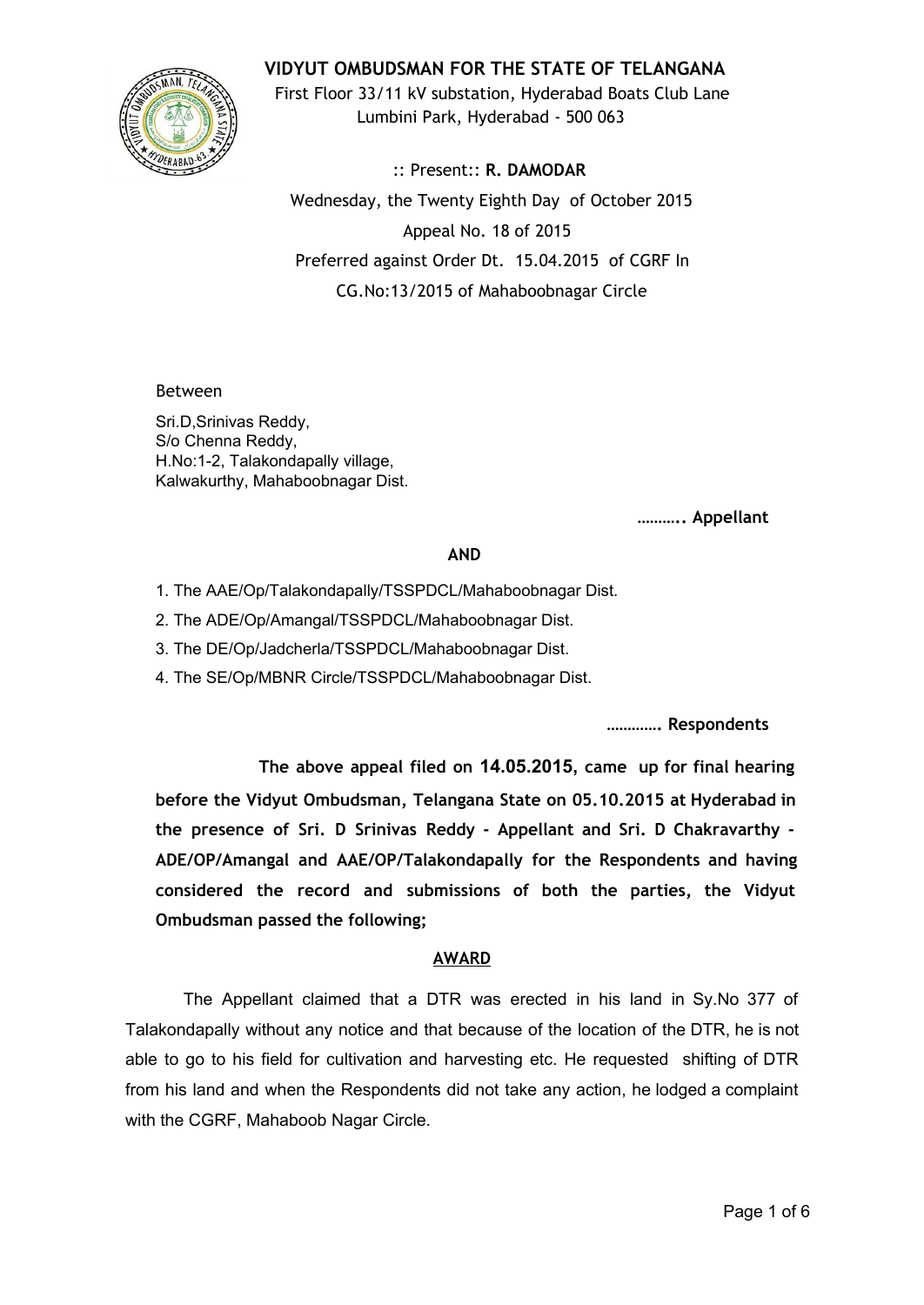2. Before the CGRF, the 2nd Respondent represented that for shifting of the DTR from the land of the Appellant, he has to give a consent letter to bear 100% estimated cost and 10% supervision charges for taking up the work on turnkey basis, that too after getting sanction from the higher officials. In that process, the second Respondent has submitted an estimate to the Divisional Engineer, the 3rd Respondent for getting sanction.

3. The 1st Respondent stated before the CGRF that he has prepared the estimate for shifting 100 KVA DTR and if the Appellant gives consent for payment of the estimated amount, the work will be executed. The Appellant specifically stated before the CGRF that he would bear the charges for shifting the DTR on receipt of the demand notice.

4. After hearing and on consideration of the material on the record, the CGRF through the impugned order, directed the Respondents to take up the work after receipt of the necessary charges and report compliance.

5. Aggrieved and not satisfied with the impugned orders of the CGRF, the Appellant preferred the present Appeal stating that without his consent, the DTR was erected near his house causing inconvenience and danger and it is obstructing his way to his field and that since he is a poor person, the persons who erected the DTR may be punished.

6. The 3rd Respondent submitted a reply stating that the 100 KVA DTR SS No. 49 of Talakondapally Town was erected about 10 years back to supply electricity to 150 domestic consumers and none raised any objection about DTR so far. The DTR is located 20 feet away from the house of the Appellant and it is not obstructing the way to the fields of the Appellant. He stated that by the side of the DTR, there was no cultivation for the last 5 years. He has submitted 5 photographs in support of his claim about non cultivation of the nearby land and location of the DTR.

7. The 3rd Respondent further submitted that as a general practice, 100 KVA distribution transformer will be erected at the load center as in the present case, in the interest of public. In practice, he claimed that the DISCOM is not supposed to give any notice to anybody before erecting the pole or DTR, because all constructions are made in the interests of public and that neither the Appellant, nor any consumer got disturbed with the location of the present transformer.

8. The 3rd Respondent submitted through his letter dt. 11.07.2015 that as per the oral directions of the Vidyut Ombudsman given on 23.06.2015, he visited the site along with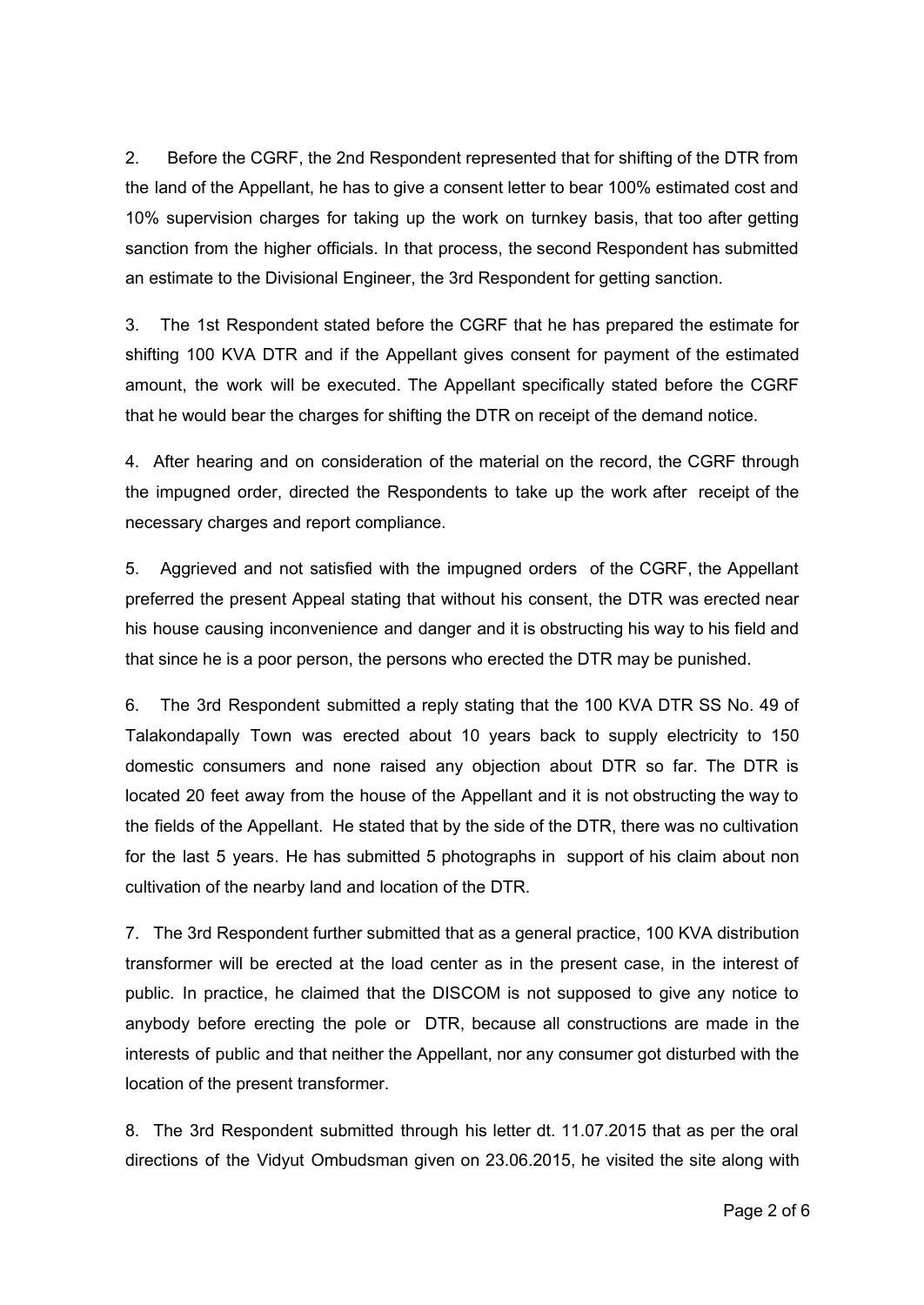the Appellant for taking steps to shift the DTR at the place indicated by the Appellant. It is found that the alternative site shown by the Appellant was that of Shri. K Ram Reddy who stated on phone that he does not have any objection for shifting 100 KVA DTR on condition that the Appellant bears the shifting charges as required by the DISCOM. This is in contrast with the claim of the 2nd Respondent about 23 days later.

9. The Appellant addressed a letter dt.13.07.2015 asserting that the DTR was erected originally without taking his consent in his land, which is obstructing his passage to his field and it is dangerous for all. He sought shifting of the DTR and imposing fine on the staff of the DISCOM.

10. The 2nd Respondent through his letter dt. 5. 8.2015 reported that he approached the neighbouring landowner on 3.8.2015 by name Sri K. Ram Reddy in Hyderabad to know whether he consented to locate the present DTR in his land. He stated that Shri. K Ram Reddy was not willing to get DTR erected near his house and handed over copies of documents showing that the landowner is Smt. K Anupa, W/o Shri. Ashok Reddy.

11. Lastly the 2nd Respondent through his letter dt. 23.9.2015 stated that the Appellant had failed to give consent letter to bear the expenditure for the estimated cost under DCW and therefore, the proposal could not be approved and work was not taken-up. He further stated that the DTR was erected in 2008 along the edge of the field and about 10 meters distance from the house of the Appellant and no disturbance is being caused to him.

12. The matter underwent several adjournments by way of mediation to get the matter settled. The Appellant denied that he ever consented to bear the charges for shifting the DTR, while the Respondents took a stand that because the Appellant failed to bear the charges for shifting DTR, no further steps could be taken at their end. Thus the Matter could not be settled in view of the two parallel stands, leaving the matter for disposal on merits.

13. After hearing arguments and on consideration of material on record, the following points arise for determination:

- 1. Whether the Appellant is entitled to get the DTR shifted from the present location?
- 2. Whether the Appellant agreed to bear the charges for shifting the DTR?
- 3. Whether the Appellant is able to show any alternative site for locating DTR?
- 4. Whether the impugned orders are liable to be set aside?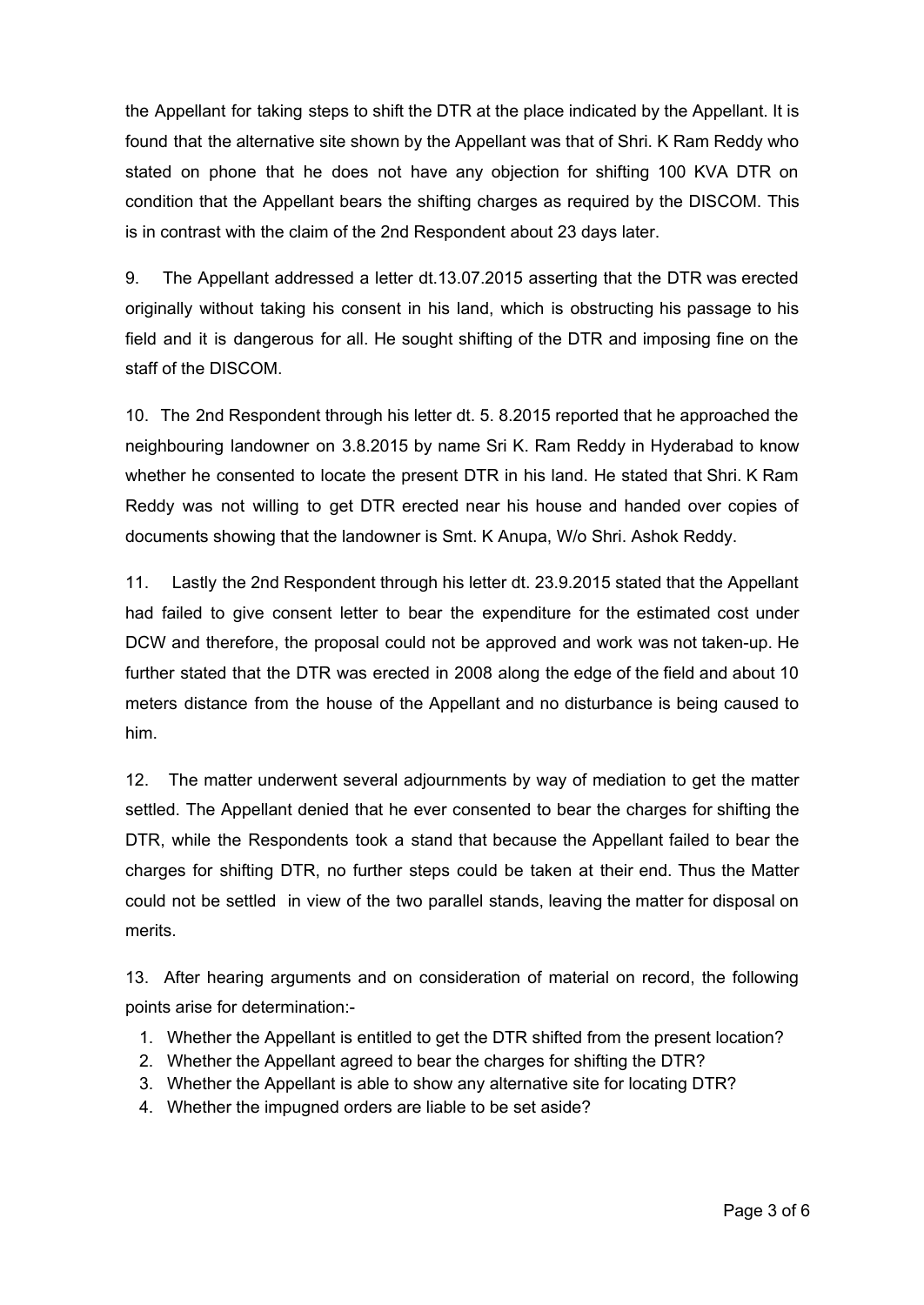## **Points 1 to 3**

14. The Appellant claimed that the DTR was erected in his land without his consent, which is causing inconvenience to him and obstructing his way to his fields located on the other side of the DTR. Exactly when DTR was erected is not on record. The Appellant, also for strategic reasons, failed to give the approximate date of erecting DTR, obviously in his field. The DTR is located about 20 feet distance from his house on the right side as shown in the photographs.

15. It is hard to believe the version of the Appellant that his consent was not taken at the time of erection of DTR. It is located about 20 feet from his residential house. Especially when he claims that the location of the DTR is obstructing his passage, he should have been alert when DTR was being erected. He kept quiet for a very long time and now he is making a claim that he was not given any notice before erecting the DTR. The photographs clearly point to the acquiescence of the Appellant in erection of the DTR in his field long back and not recently as alleged by him.

16. Before the CGRF, the Appellant asserted that he would pay the shifting charges on receipt of demand notice. The Appellant has to show the alternative site to shift DTR or the Respondents have to search for any alternative site. The Respondents expressed their inability to find a suitable place for erecting DTR and so also the Appellant. The Appellant claimed that there is a platform raised near by in the land of his neighbour, where the DTR could be shifted.

17. The 2nd Respondent found out that the alternate site shown by the Appellant for locating the DTR belongs to the agnate of the Appellant by name Sri. Ram Reddy where the Appellant wanted the DTR to be shifted. Shri Ram reddy, the agnate of the Appellant refused to give consent for locating DTR in his site as reported by the 2nd Respondent through his letter dt. 5.8.2015. The 2nd Respondent himself on 5.10.2015 across the bar stated curiously that his agnate Sri. Ram Reddy had encroached on to his land and there is a FIR pending. In this part of the land, the Appellant wanted the Respondents to shift DTR from the present location. Nowhere else except on the date of hearing on 5.10.2015, the Appellant admitted that the alternative site shown by him is a matter in dispute between him and Shri. Ram Reddy.

18. There is lack of bona fides on the part of the Appellant in seeking shifting of DTR to the land in possession of Shri Ram Reddy, his agnate who is not willing the DTR to be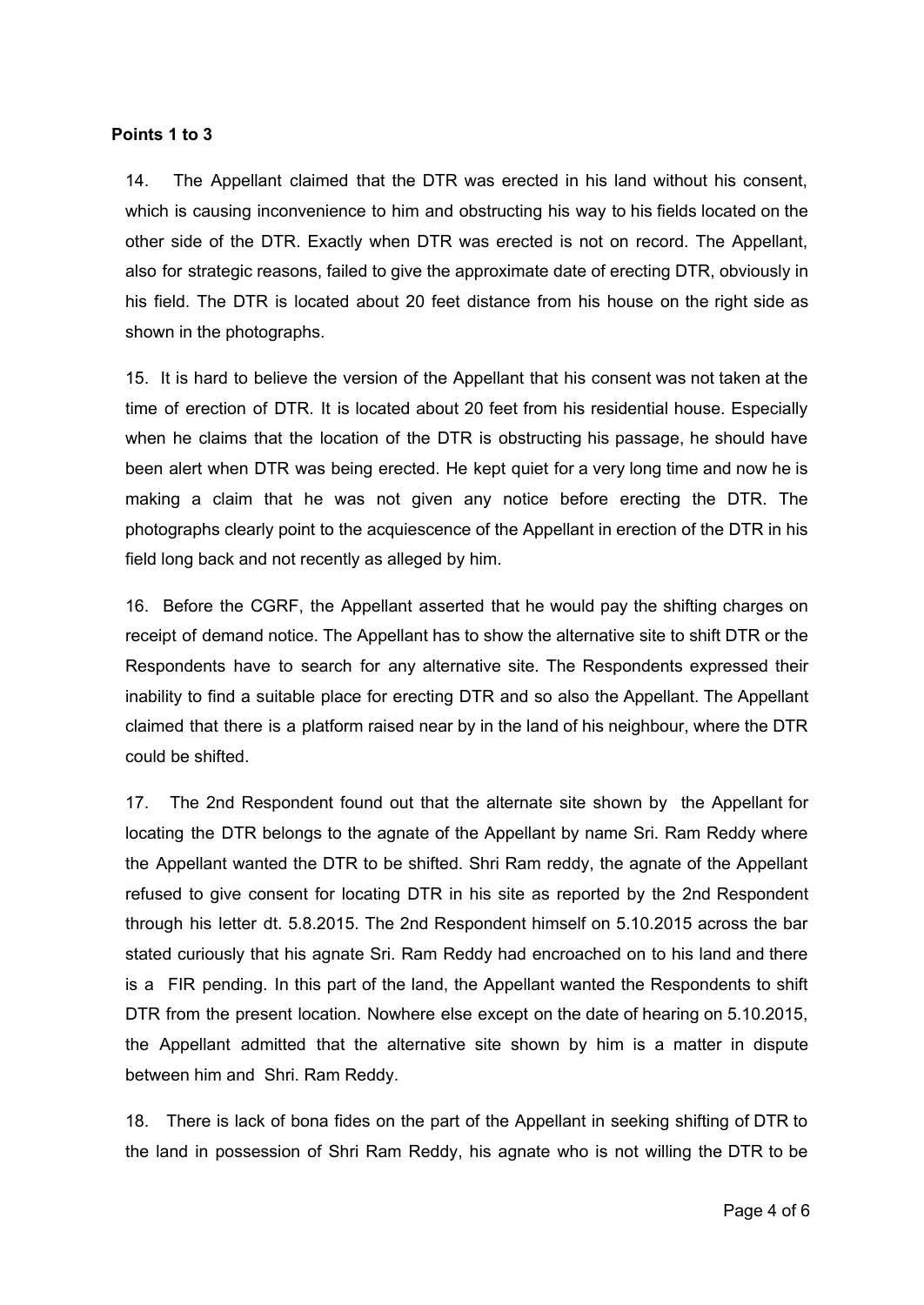located in his land. Further, the Appellant though admitted before the CGRF by way of statement that he would bear the DTR shifting charges on receipt of demand notice, refuted this admission saying that he had not agreed to bear the shifting charges, questioning how could a poor person like him be fastened with the liability to bear the shifting charges'.

19. The original record in CG No. 13/2015 from the CGRF Is called for and examined. In his statement the Appellant stated before the CGRF as follows:

" That a DTR was kept in our field Survey No. 377, wherein we have a house. This transformer(was) erected without any notice. It is causing inconvenience to enter our field. Hence it is requested to shift the transformer. I agree to pay the shifting charges after receipt of demand notice."

This statement of the Appellant bears the signature of the Appellant at two places. The Appellant cannot deny this statement given by him before the CGRF. His about-turn in the matter on the question of bearing the charges of around of Rs 93,890/-, the estimated cost for shifting DTR, cannot be accepted as genuine. He wanted to take on his agnate Sri Ram Reddy, with whom he had disputes alleging encroachment and pendency of FIR to get the transformer shifted to that place.

20. The photographs on record filed by the Respondents show that the location of DTR and DTR itself is not a matter for alarm or danger to anybody much less to the Appellant and the passage for the Appellant to go to his field is not obstructed in anyway, as rightly claimed by the Respondents. The explanation given by the Respondents for not implementing the directions of CGRF for shifting of DTR on the ground of non receipt of consent letter, not paying the shifting charges and for lack of suitable alternative site for locating DTR, is accepted as genuine and proper. The Appellant therefore is found not entitled to any of the reliefs sought in this Appeal. The issues 1 to 3 are answered accordingly.

21. **Point No .4**the Appeal is dismissed confirming the impugned orders.

Corrected, Signed & Pronounced on this the 28th day of October, 2015.

Sd/-

**VIDYUT OMBUDSMAN**